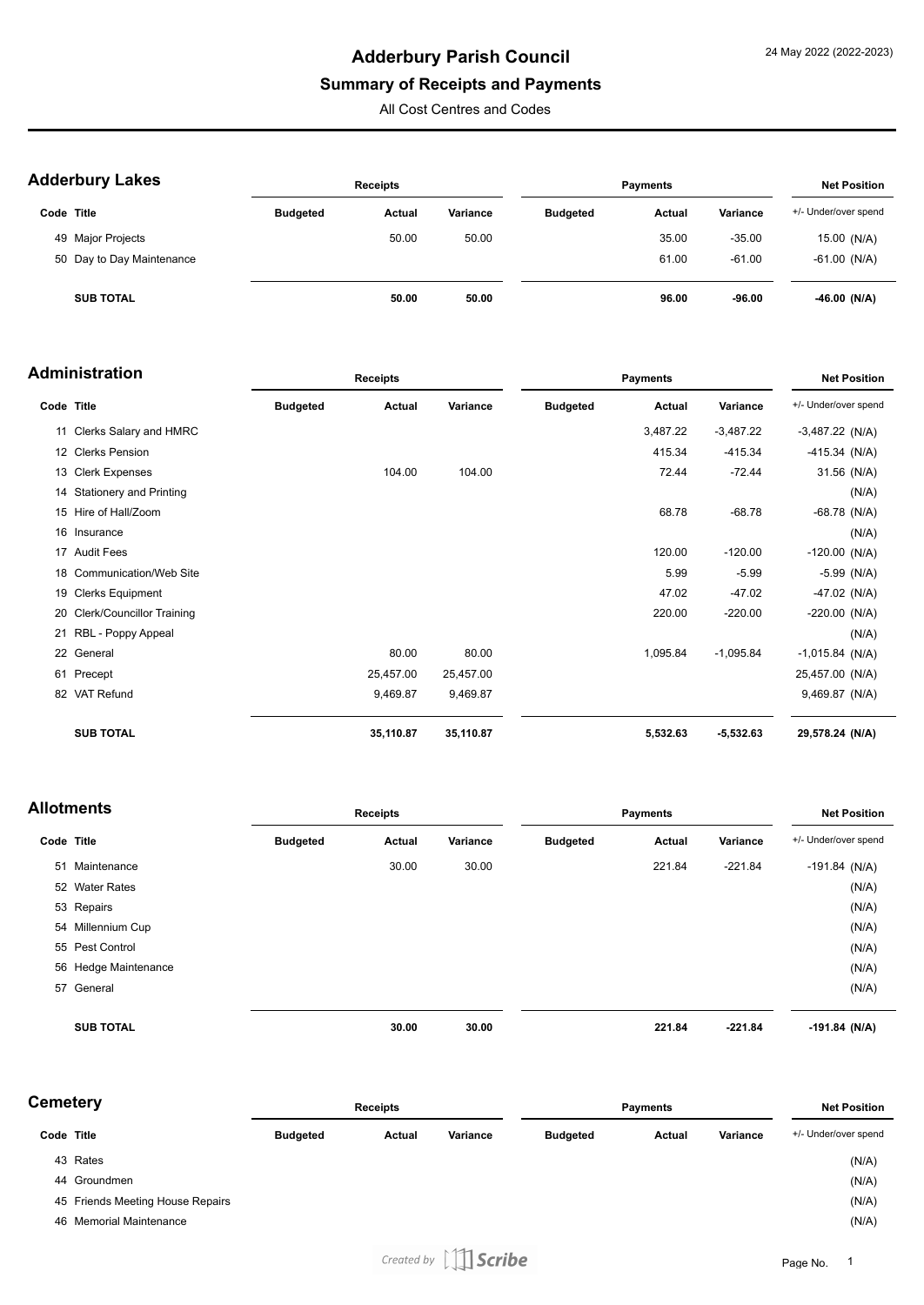### **Adderbury Parish Council**

### **Summary of Receipts and Payments**

All Cost Centres and Codes

| 47 Friend Meeting House Rent |        |        |        |           | (N/A)           |
|------------------------------|--------|--------|--------|-----------|-----------------|
| 48 Maintenance               | 346.00 | 346.00 | 875.58 | $-875.58$ | $-529.58$ (N/A) |
|                              |        |        |        |           |                 |
| <b>SUB TOTAL</b>             | 346.00 | 346.00 | 875.58 | $-875.58$ | -529.58 (N/A)   |

| <b>Defibrillator Fund from Fundra</b>   | <b>Receipts</b> |        |          | <b>Payments</b> |               |          | <b>Net Position</b>  |  |
|-----------------------------------------|-----------------|--------|----------|-----------------|---------------|----------|----------------------|--|
| Code Title                              | <b>Budgeted</b> | Actual | Variance | <b>Budgeted</b> | <b>Actual</b> | Variance | +/- Under/over spend |  |
| Defibrillator Fund from Fundraisi<br>81 |                 |        |          |                 |               |          | (N/A)                |  |
| <b>SUB TOTAL</b>                        |                 |        |          |                 |               |          | (N/A)                |  |

| anı<br> |  |
|---------|--|
|---------|--|

| յrants     |                                        |                 | <b>Receipts</b> |          |                 | <b>Payments</b> |             | <b>Net Position</b>  |
|------------|----------------------------------------|-----------------|-----------------|----------|-----------------|-----------------|-------------|----------------------|
| Code Title |                                        | <b>Budgeted</b> | Actual          | Variance | <b>Budgeted</b> | <b>Actual</b>   | Variance    | +/- Under/over spend |
|            | 35 Grants                              |                 |                 |          |                 |                 |             | (N/A)                |
|            | 62 Party in the Park                   |                 |                 |          |                 | 150.00          | $-150.00$   | $-150.00$ (N/A)      |
| 63         | Adderbury Photographic Society         |                 |                 |          |                 |                 |             | (N/A)                |
| 64         | <b>Adderbury Bowls Club</b>            |                 |                 |          |                 | 500.00          | $-500.00$   | $-500.00$ (N/A)      |
| 65         | <b>Adderbury Evergreens</b>            |                 |                 |          |                 |                 |             | (N/A)                |
| 66         | <b>Christopher Rawlins Primary Sch</b> |                 |                 |          |                 | 500.00          | $-500.00$   | $-500.00$ (N/A)      |
| 67         | Covid-19 Grant from CDC                |                 |                 |          |                 | 550.00          | $-550.00$   | $-550.00$ (N/A)      |
| 68         | Adderbury & District WI                |                 |                 |          |                 | 200.00          | $-200.00$   | $-200.00$ (N/A)      |
| 69         | Working for Adderbury Communi          |                 |                 |          |                 | 500.00          | $-500.00$   | $-500.00$ (N/A)      |
| 70         | <b>Adderbury History Association</b>   |                 |                 |          |                 |                 |             | (N/A)                |
| 71         | <b>Cherry Tree Centre</b>              |                 |                 |          |                 | 500.00          | $-500.00$   | $-500.00$ (N/A)      |
|            | 72 Adderbury Cine Club                 |                 |                 |          |                 |                 |             | (N/A)                |
| 73         | Adderbury Theatre Workshop             |                 |                 |          |                 |                 |             | (N/A)                |
|            | 74 Lucy Plackett Activity Centre       |                 |                 |          |                 | 200.00          | $-200.00$   | $-200.00$ (N/A)      |
| 83         | Jubilee Funding                        |                 | 938.00          | 938.00   |                 | 405.62          | $-405.62$   | 532.38 (N/A)         |
| 84         | Adderbury Park Football Club           |                 |                 |          |                 | 250.00          | $-250.00$   | $-250.00$ (N/A)      |
| 85         | Adderbury Gardening Club               |                 |                 |          |                 | 200.00          | $-200.00$   | $-200.00$ (N/A)      |
| 86         | <b>First Scouts Adderbury</b>          |                 |                 |          |                 | 200.00          | $-200.00$   | $-200.00$ (N/A)      |
| 87         | <b>Banbuty Citizens Advice</b>         |                 |                 |          |                 | 200.00          | $-200.00$   | $-200.00$ (N/A)      |
|            | <b>SUB TOTAL</b>                       |                 | 938.00          | 938.00   |                 | 4,355.62        | $-4,355.62$ | $-3,417.62$ (N/A)    |

**Hamberley Funds Code Title Budgeted Actual Variance Receipts Payments Budgeted Actual Variance Net Position** +/- Under/over spend 76 Forest Schools (N/A) 77 Adult Outdoor Equipment (N/A) **SUB TOTAL (N/A) Lucy Plackett Activity Centre Code Title Budgeted Actual Variance Receipts Payments Budgeted Actual Variance Net Position** +/- Under/over spend

> $\mathbb I$ Scribe Created by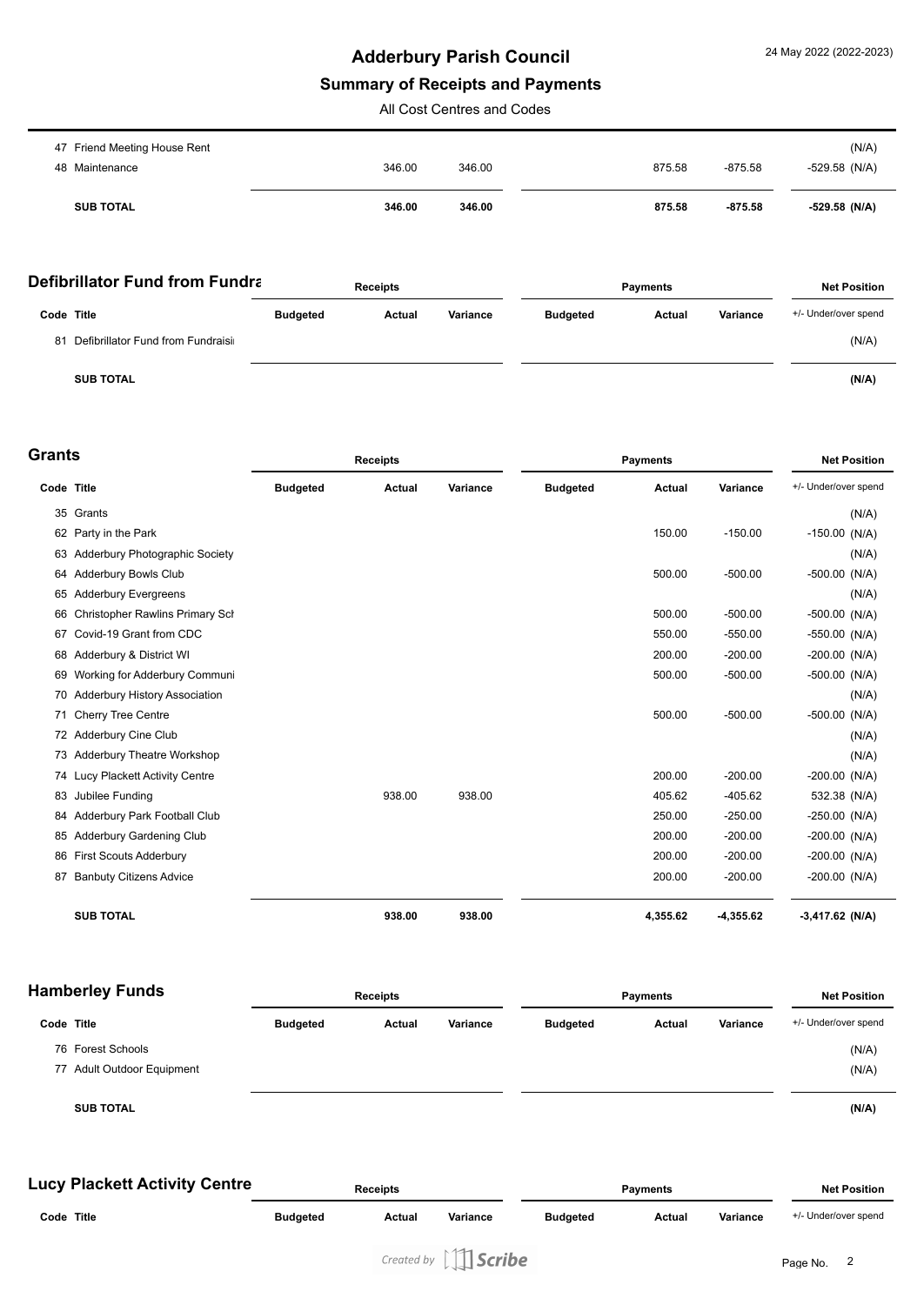# **Adderbury Parish Council**

# **Summary of Receipts and Payments**

All Cost Centres and Codes

| 41 Repairs<br>42 Gutter Cleaning | 50.00  | $-50.00$  | (N/A)<br>$-50.00$ (N/A) |
|----------------------------------|--------|-----------|-------------------------|
| <b>SUB TOTAL</b>                 | 250.00 | $-250.00$ | $-250.00$ (N/A)         |

|            | <b>Maintenance</b>              | <b>Receipts</b> |          |          | <b>Payments</b> |          |             | <b>Net Position</b>  |  |
|------------|---------------------------------|-----------------|----------|----------|-----------------|----------|-------------|----------------------|--|
| Code Title |                                 | <b>Budgeted</b> | Actual   | Variance | <b>Budgeted</b> | Actual   | Variance    | +/- Under/over spend |  |
|            | 1 Grass Cutting/Maintenance     |                 | 2,520.43 | 2,520.43 |                 | 1,584.98 | $-1,584.98$ | 935.45 (N/A)         |  |
|            | 2 Dog Waste Bins                |                 |          |          |                 | 640.64   | $-640.64$   | $-640.64$ (N/A)      |  |
|            | 3 Litter Bins/Collection        |                 |          |          |                 |          |             | (N/A)                |  |
|            | 4 General                       |                 |          |          |                 |          |             | (N/A)                |  |
|            | 5 Vandalism/Repairs             |                 |          |          |                 |          |             | (N/A)                |  |
|            | 6 Play Equipment                |                 |          |          |                 | 148.50   | $-148.50$   | $-148.50$ (N/A)      |  |
|            | 7 Village Bollards              |                 |          |          |                 |          |             | (N/A)                |  |
|            | 8 Weed Control                  |                 |          |          |                 |          |             | (N/A)                |  |
|            | 9 Works to Tree on PC Owned Lar |                 |          |          |                 |          |             | (N/A)                |  |
|            | 10 Works to Railway Embankment  |                 |          |          |                 |          |             | (N/A)                |  |
|            | <b>SUB TOTAL</b>                |                 | 2,520.43 | 2,520.43 |                 | 2,374.12 | $-2,374.12$ | 146.31 (N/A)         |  |

|            | Major Items                        |                 | <b>Receipts</b> |          |                 | <b>Payments</b> |             |                      |
|------------|------------------------------------|-----------------|-----------------|----------|-----------------|-----------------|-------------|----------------------|
| Code Title |                                    | <b>Budgeted</b> | Actual          | Variance | <b>Budgeted</b> | Actual          | Variance    | +/- Under/over spend |
|            | 23 Council Election                |                 |                 |          |                 |                 |             | (N/A)                |
|            | 24 Milton Road Project/WFAC        |                 |                 |          |                 |                 |             | (N/A)                |
|            | 25 Future Projects                 |                 |                 |          |                 |                 |             | (N/A)                |
| 26         | <b>Traffic Calming</b>             |                 |                 |          |                 | 1,170.00        | $-1,170.00$ | $-1,170.00$ (N/A)    |
|            | 27 Street Lighting                 |                 |                 |          |                 |                 |             | (N/A)                |
|            | 28 Amenity Areas                   |                 |                 |          |                 |                 |             | (N/A)                |
|            | 29 Day of Dance                    |                 |                 |          |                 | 164.00          | $-164.00$   | $-164.00$ (N/A)      |
|            | 30 Parish Noticeboards/Village map |                 |                 |          |                 |                 |             | (N/A)                |
|            | 31 Village Seating                 |                 |                 |          |                 |                 |             | (N/A)                |
|            | 32 Flooding                        |                 |                 |          |                 |                 |             | (N/A)                |
|            | 33 Salt Bins                       |                 |                 |          |                 |                 |             | (N/A)                |
|            | 34 Library                         |                 |                 |          |                 |                 |             | (N/A)                |
|            | 36 Adderbury Neighbourhood Plan    |                 |                 |          |                 |                 |             | (N/A)                |
| 37         | Contingency                        |                 |                 |          |                 |                 |             | (N/A)                |
| 38         | Defib Maintenance                  |                 |                 |          |                 |                 |             | (N/A)                |
| 39         | <b>Biodiversity Project</b>        |                 |                 |          |                 |                 |             | (N/A)                |
|            | 75 The Adderbury Plan              |                 |                 |          |                 |                 |             | (N/A)                |
|            | <b>SUB TOTAL</b>                   |                 |                 |          |                 | 1,334.00        | $-1,334.00$ | $-1,334.00$ (N/A)    |

| New Homes Bonus 2015/2016 | <b>Receipts</b> |        |                                                                | Payments        |               |          | <b>Net Position</b>  |       |
|---------------------------|-----------------|--------|----------------------------------------------------------------|-----------------|---------------|----------|----------------------|-------|
| Code Title                | <b>Budgeted</b> | Actual | Variance                                                       | <b>Budgeted</b> | <b>Actual</b> | Variance | +/- Under/over spend |       |
| 60 NHB 2017/2018          |                 |        |                                                                |                 |               |          |                      | (N/A) |
| 78 Biodiversity Project   |                 |        |                                                                |                 |               |          |                      | (N/A) |
|                           |                 |        | Created by $\left[\begin{array}{c c}\end{array}\right]$ Scribe |                 |               |          | Page No. 3           |       |